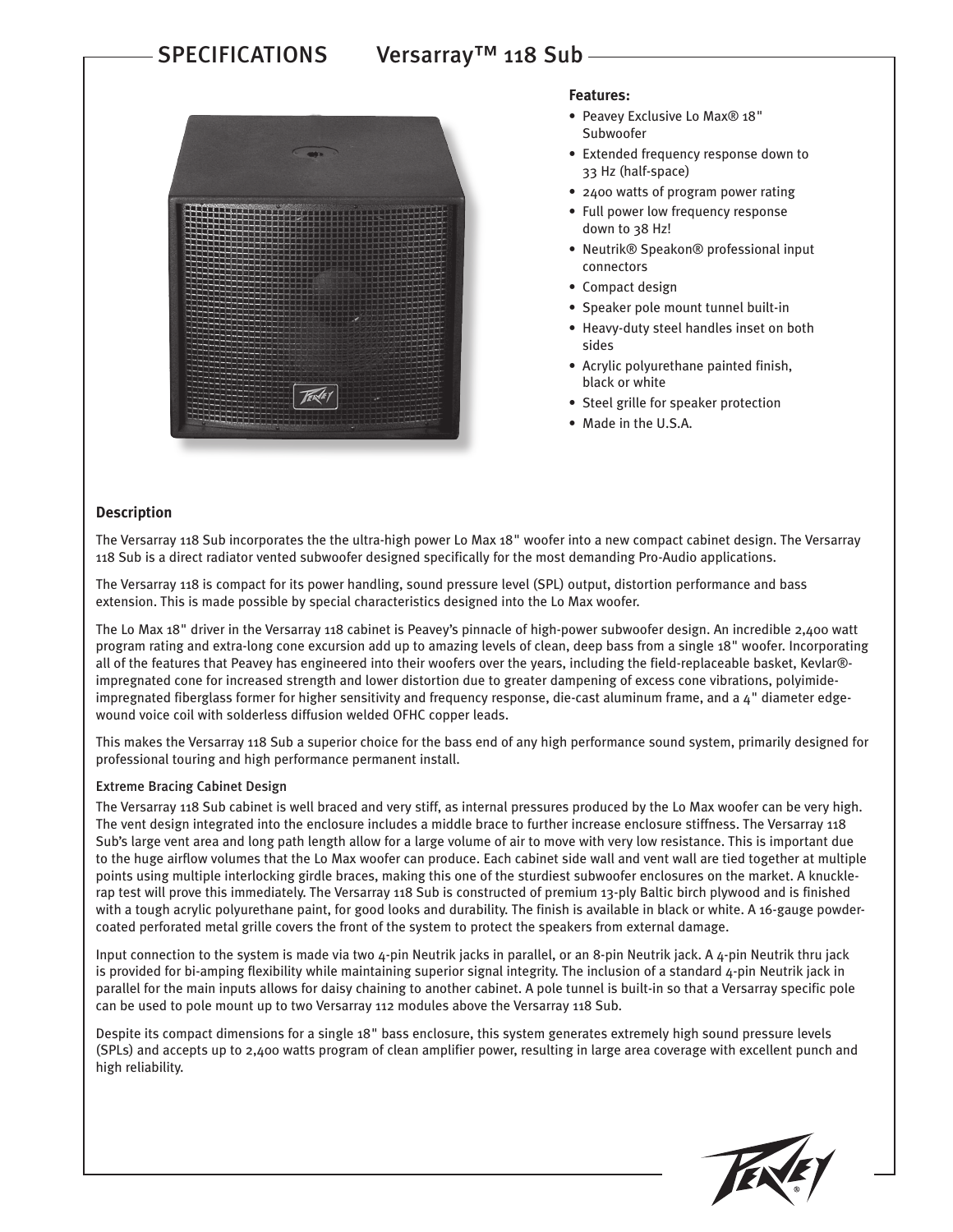### **Frequency response, 1 meter on-axis, swept-sine:**

Anechoic environment:

47 Hz – 1.5 kHz ( $\pm$ 3 dB) Half-space environment:

43 Hz

#### **Usable low frequency limit (-10 dB point):**

Anechoic environment: 37 Hz Half-space environment: 33 Hz

# **Power handling:**

1,200 W continuous 2,400 W program 4,800 W Peak

#### **Sound pressure level, 1 watt, 1 meter:**

Anechoic environment: 97 dB SPL, (2.83 V input) Half-space environment: 103 dB SPL

### **Maximum sound pressure level (1 meter):**

Anechoic environment: 127 dB SPL continuous 133 dB SPL peak Half-space environment: 133 dB SPL continuous 139 dB SPL peak

#### **Transducer complement:**

1 x 18 in. vented Lo Max® 18 woofer

# **Box tuning frequency:**

35 Hz

# **Harmonic distortion:**

1% rated power Second Harmonic:

| <u>JELUHU HAHHUHIL.</u> |       |
|-------------------------|-------|
| 100 Hz:                 | 0.61% |
| 500 Hz:                 | 0.44% |
| Third Harmonic:         |       |
| 100 Hz:                 | 0.73% |
| 500 Hz:                 | 0.47% |
| $100$ ratad nower       |       |

#### 10% rated power

| <b>Second Harmonic:</b> |       |
|-------------------------|-------|
| 100 Hz:                 | 3.94% |
| 500 Hz:                 | 1.62% |
| Third Harmonic:         |       |
| 100 Hz:                 | 0.74% |
| 500 Hz:                 | 1.41% |

# **Recommended Active Crossover Frequency Region and Slope:**

120 Hz at 18 dB/octave minimum

# SPECIFICATIONS Versarray™ 118 Sub-

# **Impedance (Z):**

| Low Frequency: |                  |
|----------------|------------------|
| Nominal:       | 8.0 <sub>0</sub> |
| Minimum:       | 6.6 $\Omega$     |

#### **Input connections:**

- 2 x 4-pin Neutrik® Speakon® inputs in Parallel
- 1 x 8-pin Neutrik Speakon input
- 1 x 4-pin Neutrik Speakon thru (for use with 8-pin Input)

# **Enclosure materials & finish:**

18 mm 13-ply Baltic birch plywood finished in acrylic polyurethane paint, black or white

#### **Mounting provisions:**

This unit is not designed for over head suspension. Satellite stand mounting provided for via built-in pole mount tunnel. Four rubber feet for floor use.

#### **Dimensions (H x W x D):**

22.88 in. x 25.06 in. x 26.30 in. 581 mm x 636 mm x 668 mm

# **Net Weight:**

109 lbs. (49.5 kg)

### **Companion Loudspeakers (sold separately):**

Versarray 112 line array module speaker system

# **Optional Accessories:**

Versarray subwoofer stand mount pole (Peavey part number 00584860)

# **Frequency Response**

This measurement is useful in determining how accurately a given unit reproduces an input signal. The frequency response of the Versarray 118 Sub is measured at a distance of 1 meter using a 1 watt (into the nominal impedance) swept-sine input signal. As shown in figure 1, the selected driver in the Versarray 118 Sub combine to give a smooth frequency response from 47 Hz to 1.5 kHz.

# **Power Handling**

There are many different approaches to power handling ratings. Peavey rates this loudspeaker system's power handling using the AES Standard 2-1984. Using audio band 40 Hz to 400 Hz pink noise with peaks of four times the RMS level, this strenuous test signal assures the user that every portion of this system can withstand today's high technology music. This rating is contingent upon having a minimum of 3 dB of amplifier headroom available.

# **Harmonic Distortion**

Second and third harmonic distortions vs. frequency are plotted in figures 3 and 4 for two power levels. Ten percent (10%) of rated input power and either one percent (1%) of rated input power or one watt, whichever is greater. Distortion is read from the graph as the difference between the fundamental signal (frequency response) and the desired harmonic. As an example, a distortion curve that is down 40 dB from the fundamental is equivalent to 1% distortion.

### **Mounting**



Caution: This unit is not designed for overhead suspension!

### **Architectural and Engineering Specifications**

The loudspeaker system shall have an operating bandwidth of 47 Hz to 1.5 kHz, measured on axis at 1m in an anechoic environment, with  $+/-$  3 dB tolerance. The nominal output level shall be 97 dB when measured at a distance of one meter with an input of one watt. The nominal impedance shall be 8 ohms. The maximum continuous power handling shall be 1,200 watts, maximum program power of 2,400 watts and a peak power input of at least 4,800 watts, with a minimum amplifier headroom of 3 dB. The outside dimensions shall be 22.88 inches high by 25.06 inches wide by 26.30 inches deep. The weight shall be 109 pounds. The loudspeaker system shall be a Peavey model Versarray 118.

**WARNING!** The Versarray 118 Sub is extremely efficient and handles a lot of power! This sound system can permanently damage hearing! Use extreme care setting the overall maximum loudness! Due to the clear, clean sound output of the Versarray 118 Sub and the lack of distortion or obvious distress, the sound level seems much lower than it actually is. This system is capable of SPLs in excess of 133 dB at 1 meter from the speaker!

# **3 + 2 YEAR LIMITED WARRANTY**

**NOTE:** For details, refer to the warranty statement. Copies of this statement may be obtained by contacting Peavey Electronics Corporation, P.O. Box 2898, Meridian, Mississippi 39301-2898.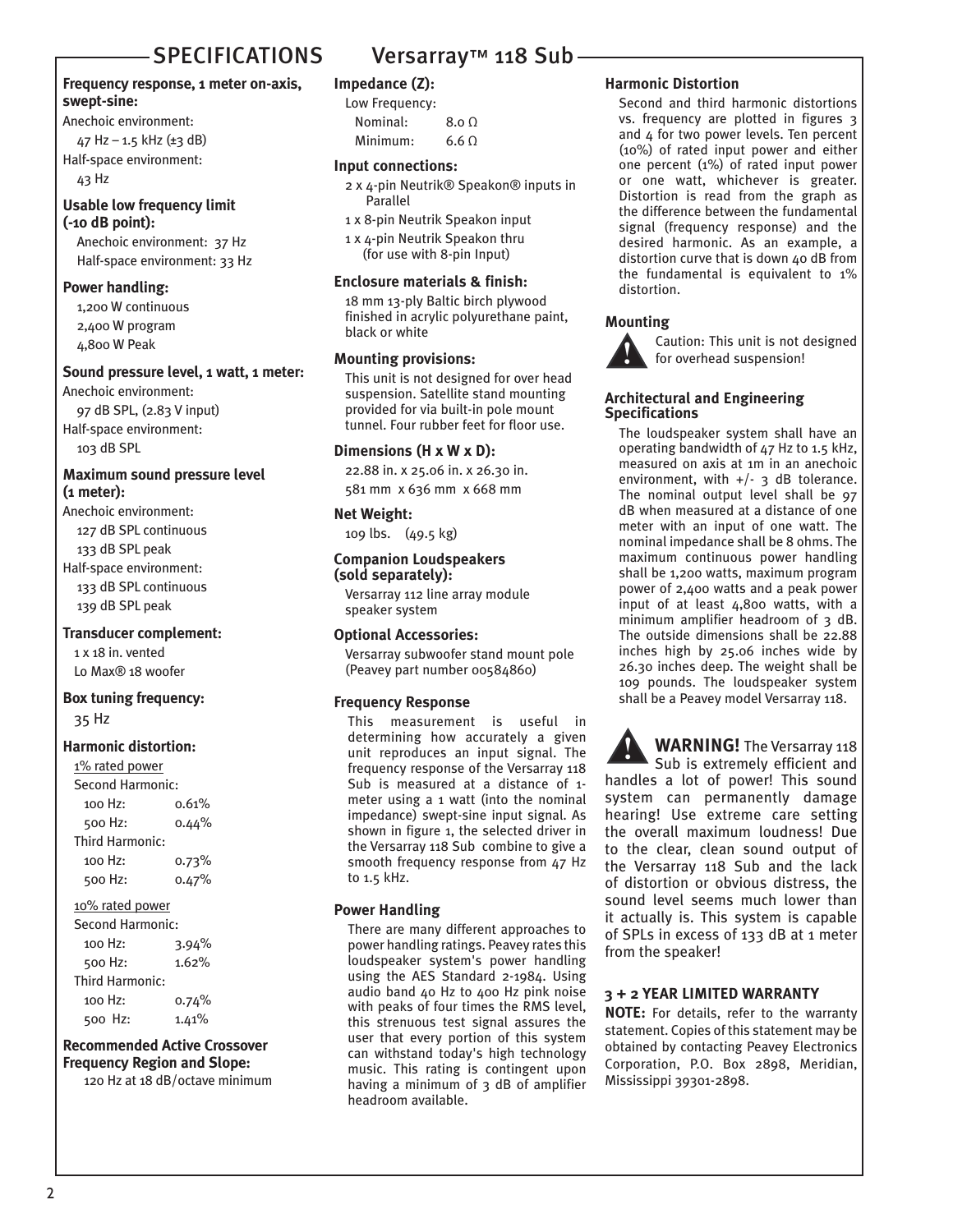

SPECIFICATIONS Versarray™ 118 Sub

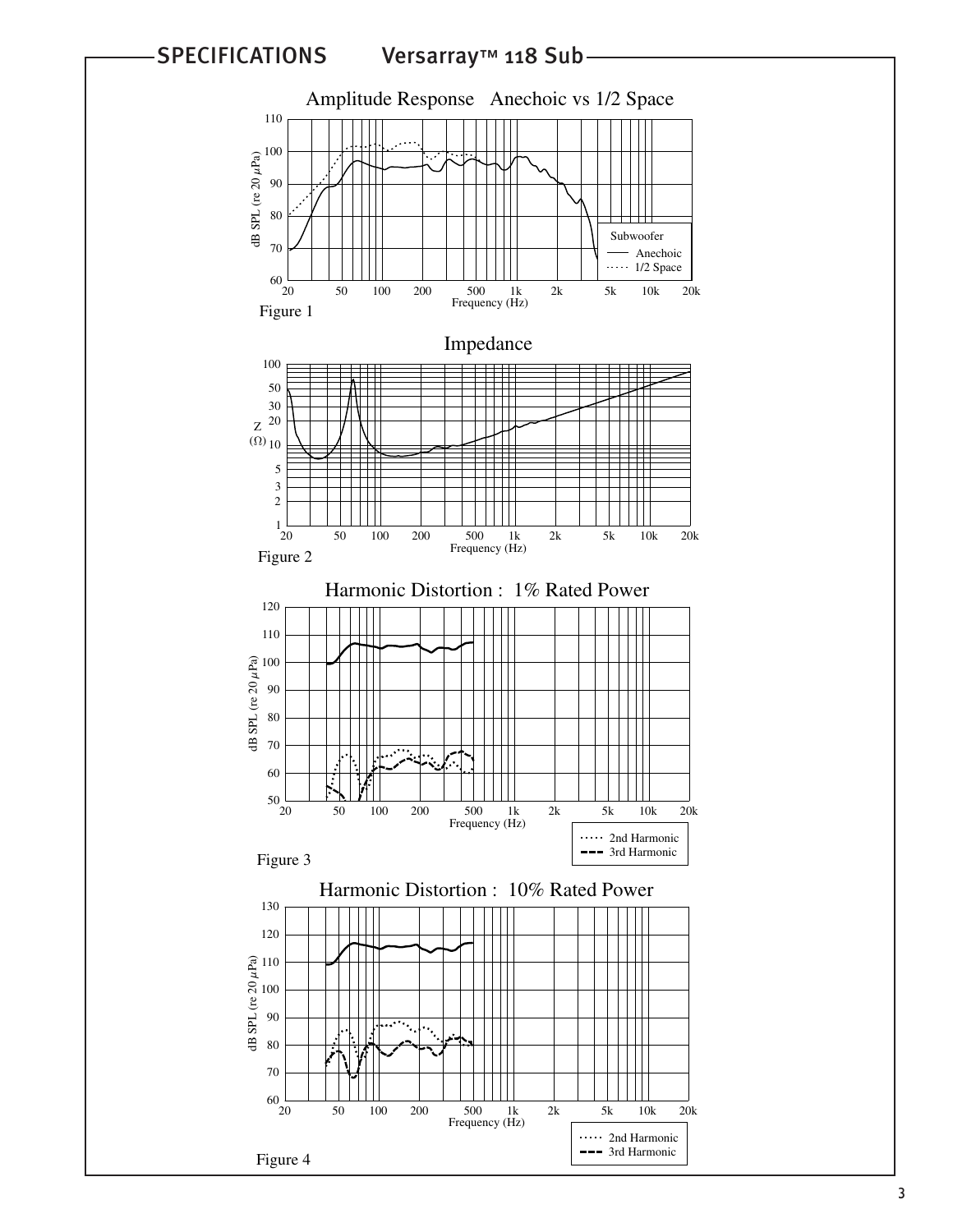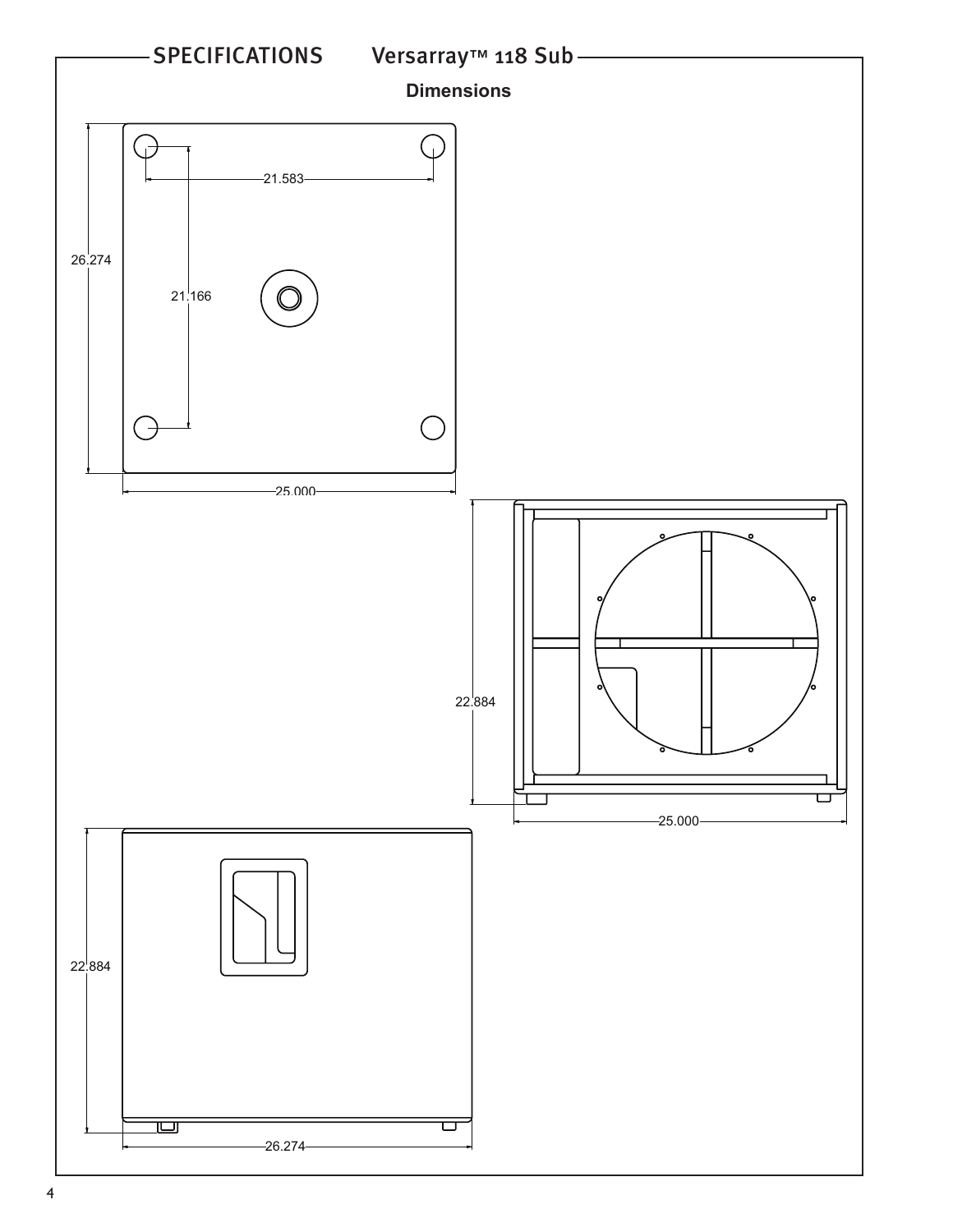# SPECIFICATIONS Versarray™ 118 Sub

# **Using the Versarray 118 Sub**



**Caution!** The Versarray 118 Sub can have up to two coupled Versarray 112 line array modules stacked above it on a stand pole, using the built-in pole tunnel. When placing any cabinets above a Versarray 118 Sub, be sure that the unit is on flat or level ground, and is not tilted by more than 10 degrees. If the ground or stage surface creates more than a 10 degree tilt, then do not stack any cabinets above the Versarray 118 Sub. Use only the pole designed for use with the Versarray 118 Sub and the Versarray 112, Peavey part number 00584860, which is 1 3/8 inches in diameter, and 59 inches long.

#### **Speaker Cables**

For best results, do not daisy-chain the speaker cable runs, or use small speaker cables to power the Versarray 118 Sub, run a single dedicated speaker cable to each Versarray 118 Sub.

A minimum of 12-gauge speaker cable is recommended, to help maintain damping factor, and due to the high amount of power that will be sent to the Versarray 118 Sub. If the speaker cable run is longer than 50 feet, we recommend locating the power amp nearer the Versarray 118 Sub, and running a line level signal further out to the power amp.

#### **Using Multiple Versarray 112's mounted over a Versarray 118/218 Sub**

The rigging plate hardware allows up to 2 coupled cabinets to be arrayed over a Versarray 118 on a pole, and up to 3 coupled Versarray 112's mounted over a Versarray 218 with the use of an optional subwoofer mounting bracket set. With the angle between cabinets adjustable in 2.5 degree increments, the second (or third) cabinet can be aimed as needed at the coverage area.

We do not recommend more than 2 Versarray 112 cabinets be pole mounted over a Versarray 118 Sub, or more than 3 cabinets above a Versarray 218 Sub.

#### **Crossover Settings**

A number of suitable crossover options are available from Peavey: the Peavey VSX™ 26 Loudspeaker Controller, the VSX™ 48 Loudspeaker Controller, and the Peavey Digitool™MX. These have available pre-configured set-up files that provide an optimized crossover, and EQ for a flat response and level set as a starting place for any permanent installation.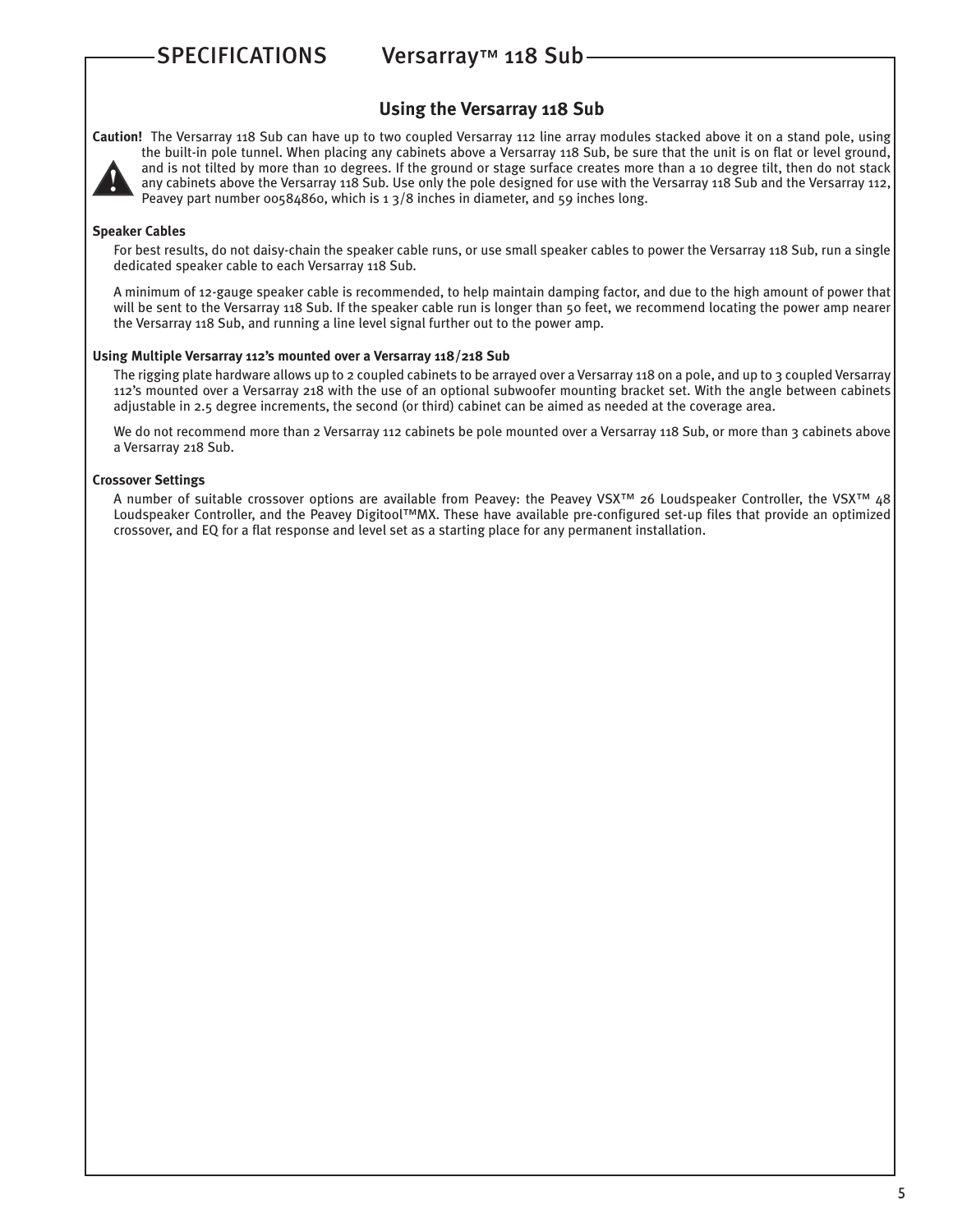**NOTES:**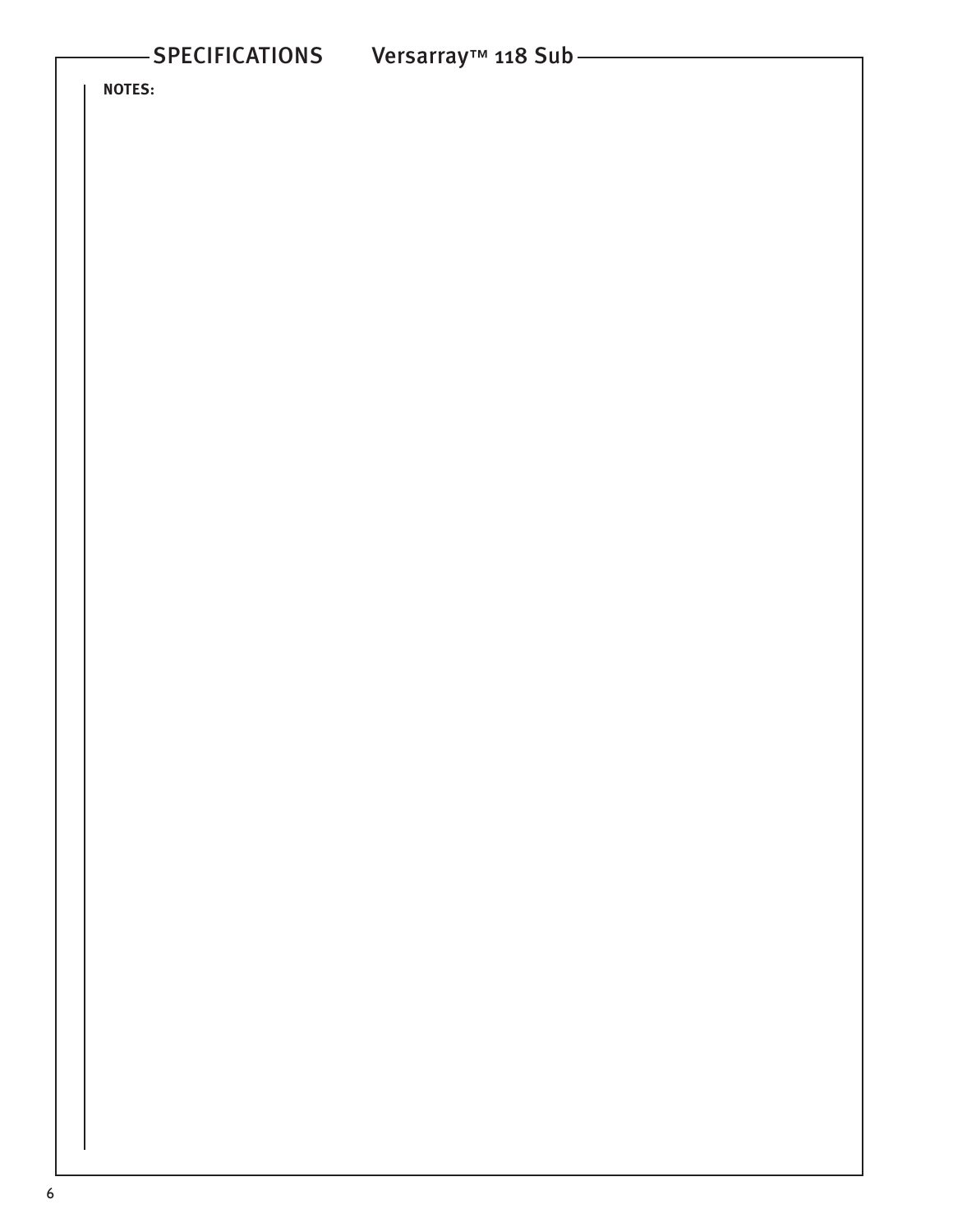**NOTES:**